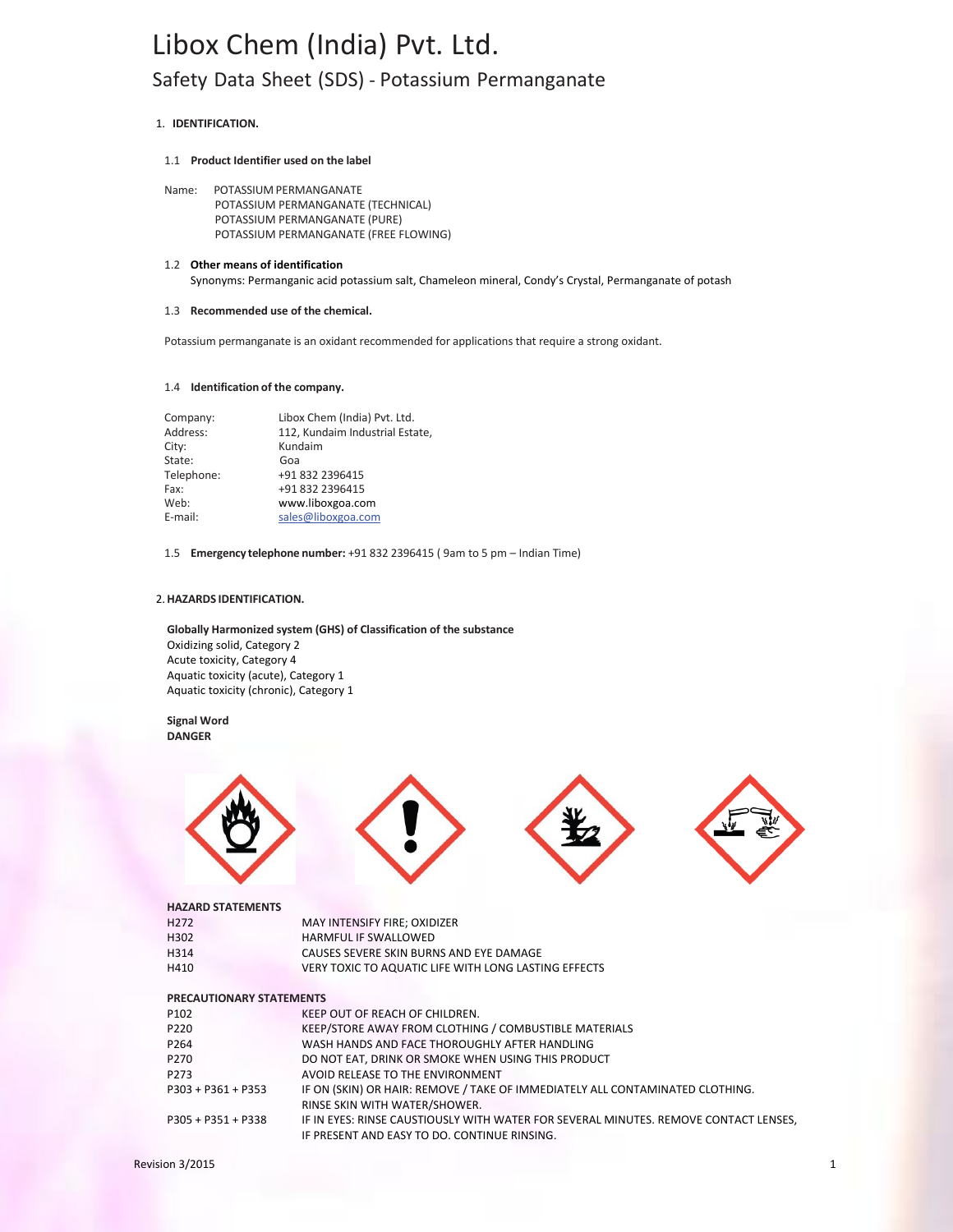## 3. **COMPOSITIONOF/INFORMATIONON INGREDIENTS.**

Substances presenting a health or environmental hazard within the meaning of Directive 67/548/EEC:

| Index no.    | CAS No.   | EC No.    | <b>Registration Number (Pre-Reg.</b><br>Number) | Name                      | <b>Concentration</b> | <b>Symbols</b> | R Phrase *              |
|--------------|-----------|-----------|-------------------------------------------------|---------------------------|----------------------|----------------|-------------------------|
| 025-002-00-9 | 7722-64-7 | 231-760-3 | 17-2119920812-43-0000                           | Potassium<br>Permanganate | Greater than<br>97%  | O Xn N         | <b>R8 R22</b><br>R50/53 |

\* The complete text of the R phrases is given in section 16 of this Safety Data Sheet.

#### 4. **FIRST AID MEASURES.**

In case of doubt or when symptoms of feeling unwell persist, get medical attention. Never administer anything orally to persons who are unconscious.

#### **Inhalation.**

Take the victim into open air; keep them warm and calm. If breathing is irregular or stops, perform artificial respiration. Do not administer anything orally. If unconscious, place them in a suitable position and seek medical assistance.

#### **Eye contact**.

If wearing contact lenses, remove them. Wash eyes with plenty of clean and cool water for at least 10 minutes while pulling eyelids up, and seek medical assistance.

### **Skin contact.**

Remove contaminated clothing. Wash skin vigorously with water and soap or a suitable skin cleaner. **NEVER** use solvents or thinners.

#### **Ingestion.**

If accidentally ingested, seek immediate medical attention. Keep calm. NEVER induce vomiting.

Note to physician: Decomposition products are alkaline. Insoluble decomposition product formed is brown colored Manganese dioxide. Avoid gastric lavage or emesis.

#### 5. **FIRE FIGHTING MEASURES.**

#### **Recommended extinguishing methods.**

Use large quantities of water. Water will turn pink to purple when in contact with potassium permanganate. Do not use dry chemicals, CO<sub>2</sub>.

#### **Special risks.**

Fire can cause thick, black smoke. As a result of thermal decomposition, dangerous products can form: carbon monoxide, carbon dioxide. Exposure to combustion or decomposition products can be harmful to your health.

#### **Fire protection equipment.**

According to the size of the fire, it may be necessary to use protective suits against the heat, individual breathing equipment, gloves, protective goggles or facemasks, and gloves.

## **Other recommendations.**

Use water to cool tanks, cisterns, or containers close to the heat source or fire. Take wind direction into account. Prevent the products used to fight the fire from going into drains, sewers, or waterways.

#### 6.**MEASURES TO TAKE IN CASE OF ACCIDENTAL SPILL.**

#### **Personal precautions, Protective Equipment and Emergency procedures.**

Eliminate possible ignition points and ventilate the area. Avoid breathing fumes. For exposure control and individual protection measures, see section 8.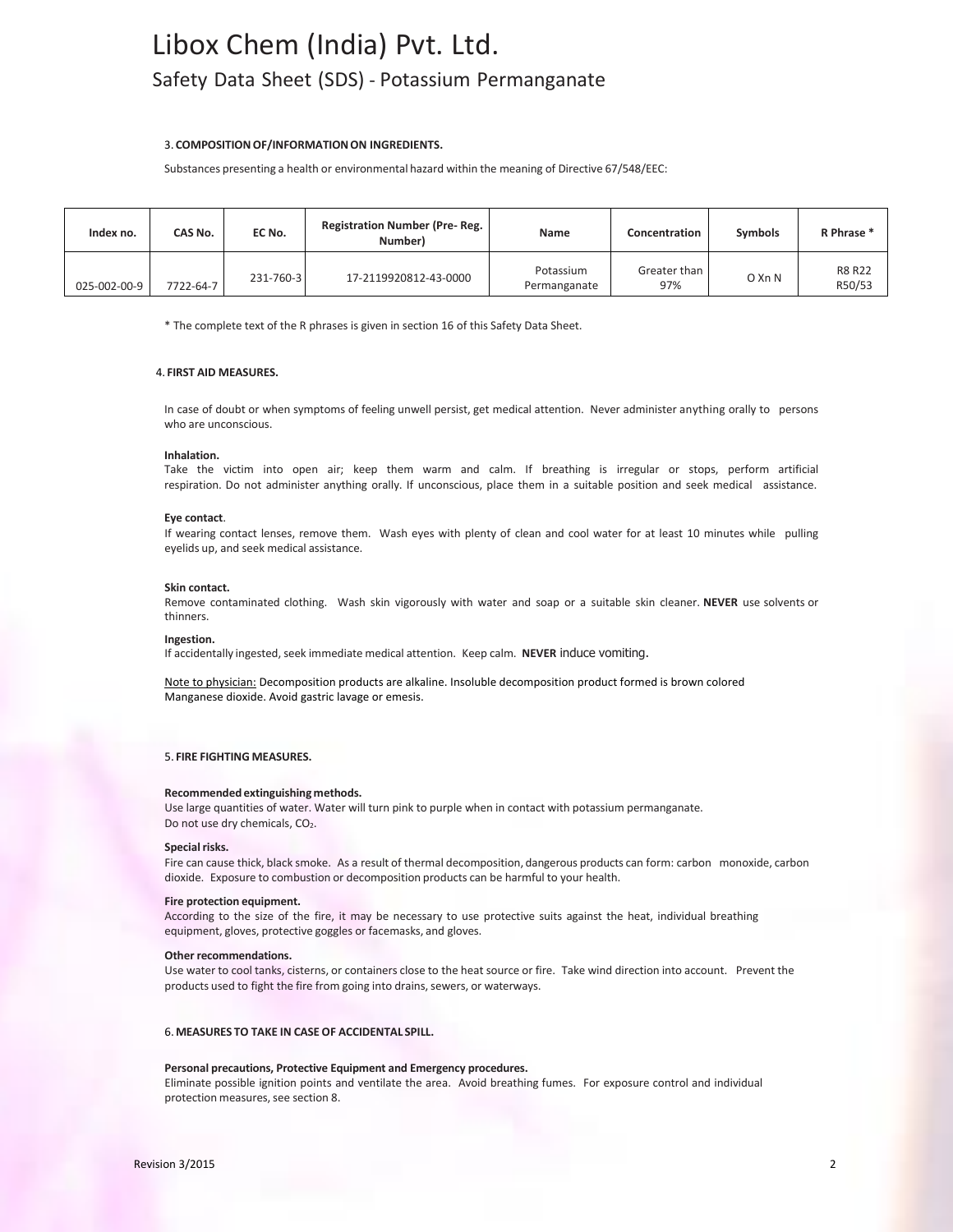#### **Environmental protection precautions.**

Prevent the contamination of drains, surface or subterranean waters, and the ground. In case of large spills or if the product contaminateslakes, rivers, or sewers, inform the responsible authorities according to local legislation.

#### **Methods and material for containment and cleaning up.**

Clean up spills immediately by sweeping or shoveling up the material. Do not return spilled material to the original container; transfer to a clean metal or plastic drum. To clean up solutions of Permanganate: Absorb with inert media like diatomaceous earth or inert floor dry, collect into a drum and dispose of properly. Do not use saw dust or other incompatible media. For later elimination of waste, follow the recommendations under section 13.

#### 7.**HANDLING AND STORAGE.**

### 7.1 **Precautions for safe Handling.**

The fumes are heavier than air and can spread across the ground. They can form explosive mixtures with air. Prevent the creation of flammable or explosive fume concentrations in the air; prevent fume concentrations above work exposure limits. The preparation must only be used in areas where all unprotected flames and other ignition points have been eliminated. Electrical equipment has to be protected according to applicable standards.

The preparation can be electrostatically charged: always use earth grounds when transferring the product. Operators must use anti-static footwear and clothing, and floors must be conductors.

Keep the container tightly closed and isolated from heat sources, sparks, and fire. Do not use tools that can cause sparks.

Prevent the preparation from contacting the skin or eyes. Avoid the inhalation of fumes and mists that form when spraying.

For personal protection, see section 8. Never use pressure to empty the containers. They are not pressure-resistant containers. In the application area, smoking, eating, and drinking must be prohibited.

Follow legislation on occupational health and safety. Keep the product in containers made of a material identical to the original.

#### 7.2 **Conditions for safe Storage.**

Store according to local legislation. Observe indications on the label. Store the containers between 5 and 35º C, in a dry and well-ventilated place, far from sources of heat and direct solar light. Keep far away from ignition points. Keep away from oxidizing agents and from highly acidic or alkaline materials. Do not smoke. Prevent the entry of non-authorized persons. Once the containers are open, they must be carefully closed and placed vertically to preventspills.

 Incompatible materials: Strong reducing agents. Finely powdered metals. Peroxides, Aluminum, Zinc, Lead, Copper. Copper alloys.

#### 8. **EXPOSURE CONTROL/PERSONAL PROTECTION.**

#### 8.1 **Exposure limits.**

#### **OSHA PEL:** Ceiling: 5 mg/m<sup>3</sup>

Work exposure limit for:

|                      | Long term occupational exposure limit<br>value |                          | Short term occupational exposure limit<br>value |       |
|----------------------|------------------------------------------------|--------------------------|-------------------------------------------------|-------|
|                      | ppm                                            | mg/m3                    | ppm                                             | mg/m3 |
| AGW (Germany)        | -                                              | 0.5 inhalable<br>aerosol |                                                 |       |
| MAK (Germany)        | $\overline{\phantom{0}}$                       | 0.5 inhalable            |                                                 |       |
| Belgium              |                                                | 0.2                      |                                                 |       |
| France               |                                                |                          |                                                 |       |
| Spain                |                                                | 0.2                      |                                                 |       |
| Netherlands          | ٠                                              |                          |                                                 |       |
| United Kingdom       | $\overline{\phantom{0}}$                       | 0.5                      |                                                 |       |
| <b>United States</b> |                                                |                          |                                                 |       |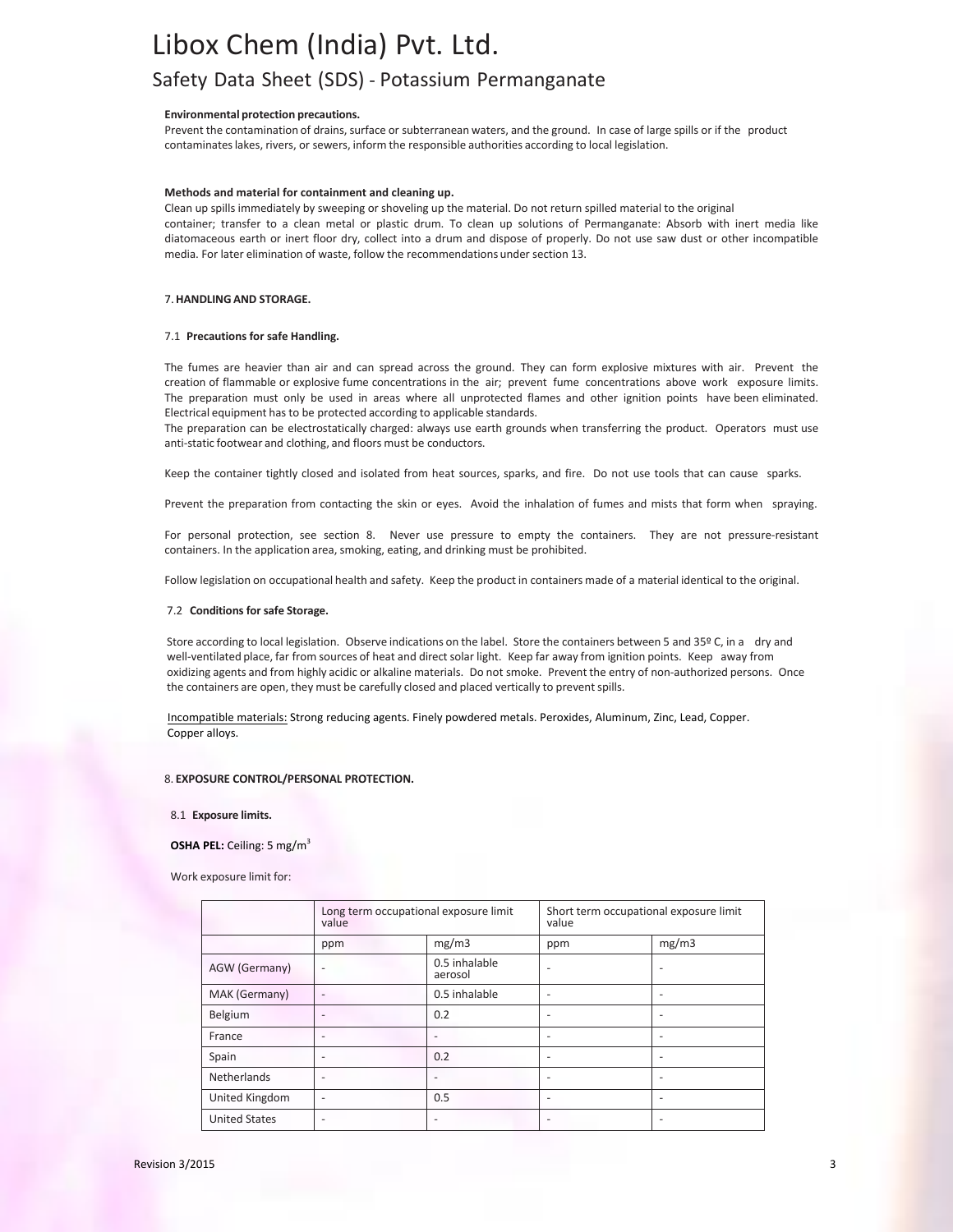### 8.2 **Individual Protection measures and Exposure controls**

Measures of a technical nature: P rovide adequate ventilation, which can be achieved by using good local exhaustventilation and a good general exhaust system. If these are not enough to keep the particulate concentrations below the work exposure limit, suitable breathing equipment must be used.

Breathing protection: When workers are subjected to concentrations above the exposure limit, they must use suitable and officially approved equipment. Use active carbon masks.

Hand protection: for prolonged or repeated contact, use polyvinyl alcohol or nitrile rubber types of gloves. Protective creams can help to protect exposed areas of the skin. These creams must **NEVER** be applied once exposure has occurred.

Eye protection: use protective goggles especially designed to protect against liquid splatters. Install emergency eyewashes near the use area.

Skin protection: personnel must wear anti-static clothing made of natural fiber or synthetic fibers resistant to high temperatures. All body parts that have been in contact with the preparation must be washed.

#### 9. **PHYSICAL AND CHEMICAL PROPERTIES.**

BOILING POINT, 760 mm Hg: Not applicable VAPOR PRESSURE (mm Hg): Not applicable FLASH POINT: Not applicable SOLUBILITY IN WATER % BY SOLUTION: PERCENT VOLATILE BY VOLUME: Not volatile EVAPORATION RATE:<br>
MELTING POINT<br>
MELTING POINT

MELTING POINT

SPECIFIC GRAVITY VAPOR DENSITY (AIR=1) Not applicable OXIDIZING PROPERTIES Strong oxidizer VISCOSITY Not applicable pH OF THE SUBSTANCE Not applicable PARTITION COEFFICIENT: n-OCTONAL/WATER MOLECULAR WEIGHT 158.03 g/mol

APPEARANCE AND ODOR: Dark purple solid with metallic luster, odorless  $C(68^{\circ}F)$  and 20% at 65 $^{\circ}C(149^{\circ}F)$ MELTING POINT **Starts to decompose with evolution of oxygen (O**<sub>2</sub>) at above 150°C. Once initiated, the decomposition is exothermic and self-sustaining.  $C(68^{\circ}F)$ BULK DENSITY Approximately 1.45 - 1.6 kg / l

# 10. **STABILITY AND REACTIVITY.**

#### 10.1 **STABILITY**

Under normal conditions, the material is stable.

#### 10.2 **CONDITIONS TO AVOID**

Contact with incompatible materials or heat  $(150^{\circ}C/302^{\circ}F)$  could result in violent exothermic chemical reaction.

#### 10.3 **MATERIALS TO AVOID**

Acids, peroxides, formaldehyde, anti-freeze, hydraulic fluids and all combustible organic or readily oxidizable inorganic materials including metal powders. With hydrochloric acid, chlorine gas is liberated.

#### 10.4 **HAZARDOUS DECOMPOSITION PRODUCTS**

When involved in a fire, potassium permanganate may liberate irritating, poisonous and/or corrosive fumes. Oxides of potassium and manganese may be formed.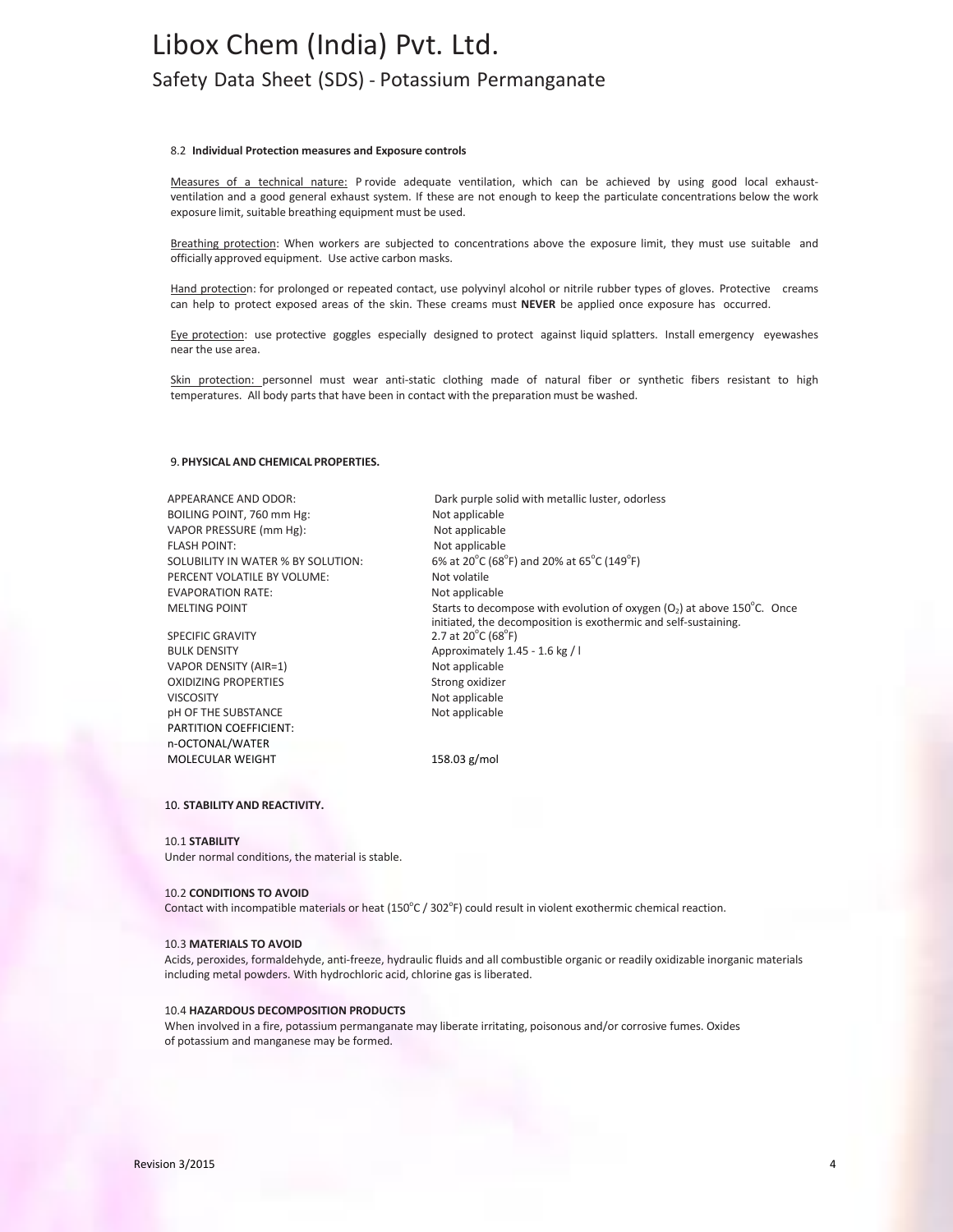# 11. **TOXICOLOGICAL INFORMATION.**

11.1**Acute Toxicity**

Ingestion: LD50 (oral, rat): 750 mg/Kg. Investigated as a mutagen, reproductive effector.

Skin Contact: LD 5O dermal no data available. The product may be absorbed into the body through the skin. Major effects of exposure: severe irritation, brown staining of skin.

Inhalation: LC 5O inhal. no data available, The product may be absorbed into the body by inhalation. Major effects of exposure: respiratory disorder, cough.

**Note:** Max Usage Level for Potable water treatment should not exceed 50 mg/l. The finished drinking water shall be monitored to ensure that levels of manganese do not exceed 0.05 mg/L.

#### 11.2 **Chronic Toxicity**

No known cases of chronic poisoning due to permanganates have been reported. Prolonged exposure, usually over many years, to heavy concentrations of manganese oxides in the form of dust and fumes may lead to chronic manganese poisoning, chiefly involving the central nervous system.

#### 11.3 **Carcinogenicity**

Potassium permanganate has not been classified as a carcinogen by ACGIH, NIOSH, OSHA, NTP, or IARC.

#### 11.4 **Medical conditions generally aggravated by exposure**

Potassium permanganate solution will cause further irritation of tissue, open wounds, burns or mucous membranes.

#### 12. **ECOLOGICAL INFORMATION.**

Environmental Fate: No information found. Environmental Toxicity: Dangerous to the environment. Very toxic to aquatic organisms; may cause long term adverse effects in the aquatic environment.

#### 13. **DISPOSAL CONSIDERATIONS.**

Dumping into sewers or waterways is prohibited. Waste and empty containers must be handled and eliminated according to current, local/national legislation.

#### 14. **INFORMATIONPERTAININGTO TRANSPORT.**

Transport following ADR/TPC rules for highway transport, RID rules for railway, IMDG for sea, and ICAO/IATA for air transport.

Transport method

#### **14.1 Land:** Transport by road: ADR 2007, Transport by rail: RID

UN no.: 1490 Class: 5.1Packaging group: II Labels: 5.1 Hazard number: 50

Transport documentation: Consignment note and written instructions

#### **14.2 Sea:** Transport by ship: IMDG 33-06

UN no.: 1490 Class: 5.1 Packaging group: II Labels: 5.1 FEm – Emergency sheets (F – Fire, S - Spills): F-H,S-Q Sea pollutant (PP – Strong sea pollutant, P – Sea pollutant): Transport documentation: Bill of lading

# **14.3 Air:** Transport by plane: IATA/ICAO

UN no.: 1490 Class: 5.1Packaging group: II Labels: 5.1

Transport document: Airway bill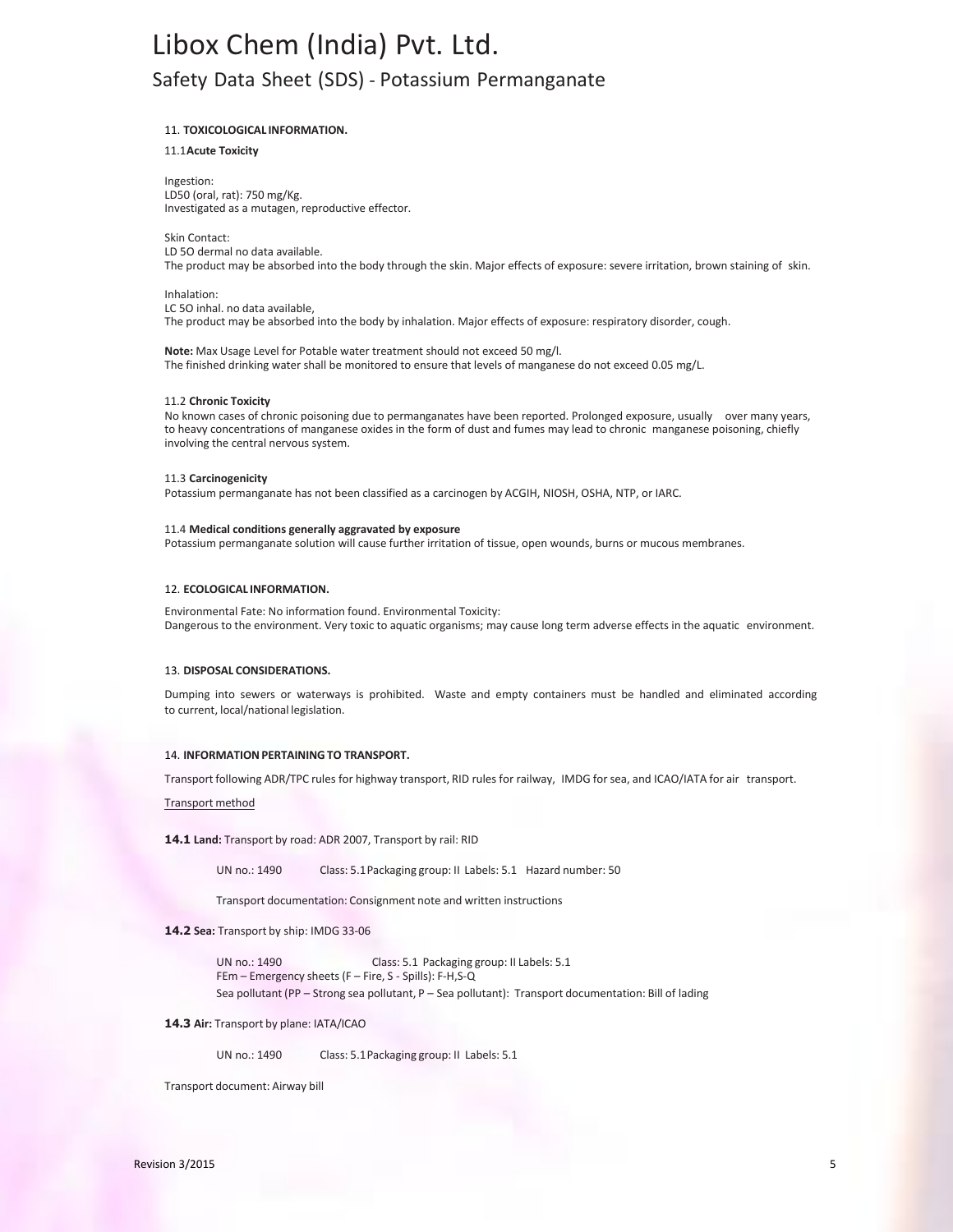15. **REGULATORY INFORMATION.**

## **EUROPEAN REGULATIONS**

GERMANY WATER CLASSIFICATION Potassium permanganate (7722-64-7) Number 1936, hazard class 3 - severe hazard to waters

### **CLP CLASSIFICATION**

This product is hazardous according to the Regulation (EC) No. 1272/2008 on Classification, Labeling and Packaging of Substances and Mixtures (CLP).

Oxidizing solid, Category 2 Acute toxicity, Category 4 Hazardous to the Aquatic Environment - Hazard, Category 1 Hazardous to the Aquatic Environment - Hazard, Category 1

# **Symbols:**





ACUTE TOXICITY ENVIRONMENT



## R Phrases:

| R <sub>8</sub>  | Contact with combustible material may cause fire.                                               |
|-----------------|-------------------------------------------------------------------------------------------------|
| R <sub>22</sub> | Harmful if swallowed.                                                                           |
| R50/53          | Very toxic to aquatic organisms may cause long-term adverse effects in the aquatic environment. |
| phrases:        |                                                                                                 |

# $\overline{\mathsf{S}}$  p

|      | Keep out of the reach of children.                                                  |
|------|-------------------------------------------------------------------------------------|
| S60  | This material and its container must be disposed of as hazardous waste.             |
| -S61 | Avoid release to the environment. Refer to special instructions/safety data sheets. |

| Component                           | <b>ISHA - Harmful</b><br><b>Substances</b><br><b>Prohibited for</b><br>Manufacturing,<br>Importing,<br>Transferring, or<br><b>Supplying</b> | <b>ISHA - Harmful</b><br><b>Substances</b><br>Requiring<br>Permission | <b>Toxic Chemical</b><br><b>Classification Listing</b><br>(TCCL) - Toxic<br><b>Chemicals</b> | <b>Toxic Release</b><br>Inventory (TRI) -<br>Group I | <b>Toxic Release</b><br>Inventory (TRI) -<br><b>Group II</b> |
|-------------------------------------|---------------------------------------------------------------------------------------------------------------------------------------------|-----------------------------------------------------------------------|----------------------------------------------------------------------------------------------|------------------------------------------------------|--------------------------------------------------------------|
| Potassium permanganate<br>7722-64-7 | Not applicable                                                                                                                              | Not applicable                                                        | Not applicable                                                                               | Not applicable                                       | $> = 1.0 \%$                                                 |

# **International Inventories**

| <b>TSCA</b>          | Complies |
|----------------------|----------|
| <b>EINECS/ELINCS</b> | Complies |
| <b>ENCS</b>          | Complies |
| <b>IECSC</b>         | Complies |
| KECL                 | Complies |
| <b>PICCS</b>         | Complies |
| <b>AICS</b>          | Complies |

Potassium Permanganate has also been classified in accordance with the hazard criteria of the Controlled Products Regulation Canada.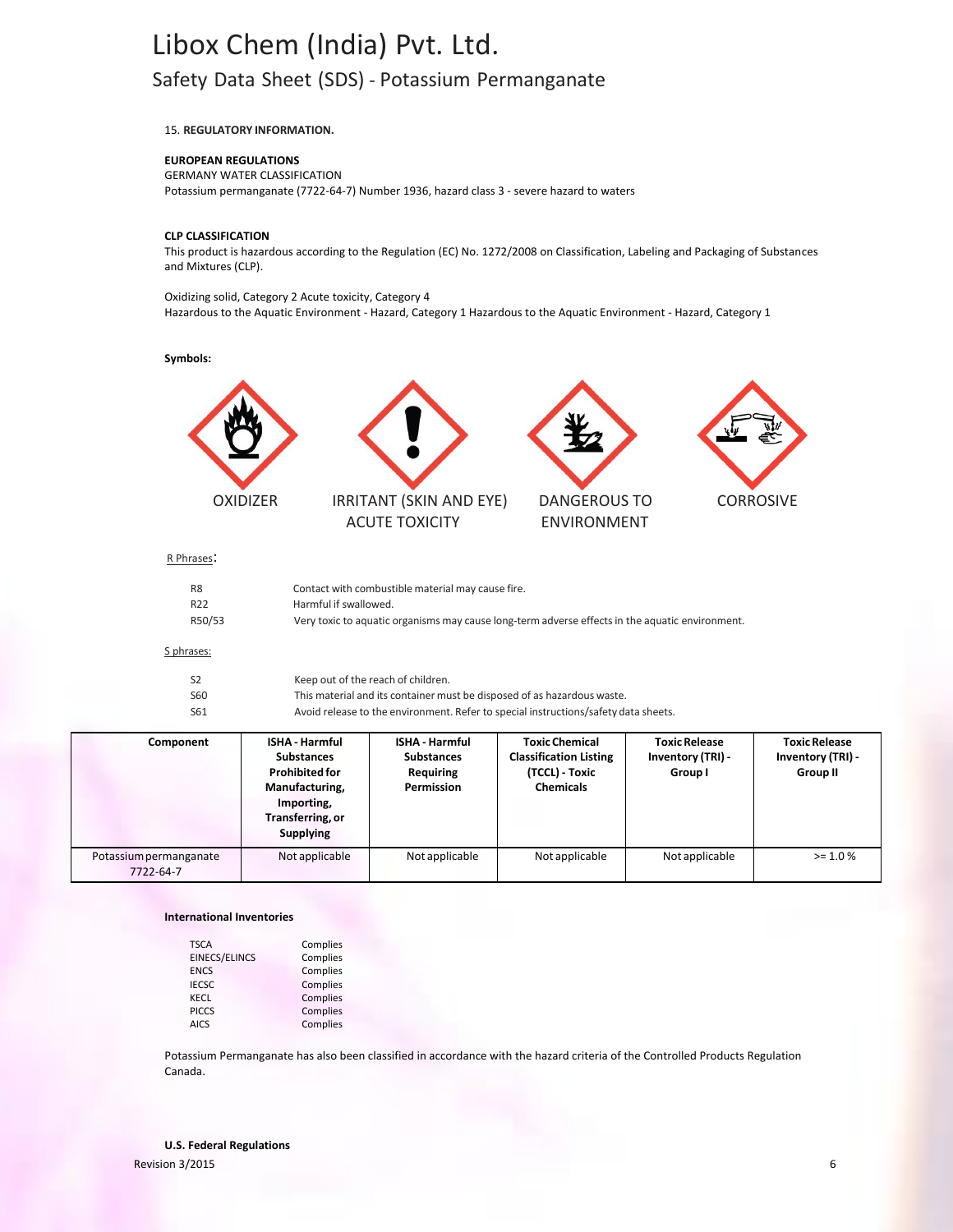# **SARA 313**

Section 313 of Title III of the Superfund Amendments and Reauthorization Act of 1986 (SARA). This product contains a chemical or chemicals which are subject to the reporting requirements of the Act and Title 40 of the Code of Federal Regulations, Part 372

| <b>Chemical Name</b>   | <b>CAS-No</b>          | Weight % | Threshold<br><b>SARA 313</b><br><b>Values</b> % |
|------------------------|------------------------|----------|-------------------------------------------------|
| Potassium permanganate | 7722<br>$.22 - 64 - 7$ | 95-100   | ……<br>__                                        |

# **SARA 311/312 Hazard Categories**

| Acute Health Hazard               | Yes |
|-----------------------------------|-----|
| Chronic Health Hazard             | No  |
| Fire Hazard                       | No  |
| Sudden Release of Pressure Hazard | No  |
| Reactive Hazard                   | N٥  |

# **Clean Water Act**

This product contains the following substances which are regulated pollutants pursuant to the Clean Water Act (40 CFR 122.21 and 40 CFR 122.42).

| Component                                    | <b>CWA-Reportable</b><br><b>Quantities</b> | <b>CWA - Toxic Pollutants</b> | <b>CWA</b> - Priority Pollutants | <b>CWA - Hazardous</b><br><b>Substances</b> |
|----------------------------------------------|--------------------------------------------|-------------------------------|----------------------------------|---------------------------------------------|
| Potassium permanganate<br>7722-64-7 (95-100) | 100 lb                                     |                               |                                  |                                             |

# **Clean Air Act, Section 112 Hazardous Air Pollutants(HAPs) (see 40 CFR 61)**

This product containsthe following substances which are listed hazardous air pollutants(HAPS) under Section 112 of the Clean Air Act:.

| <b>Chemical Name</b> | CAS No    | Weight % | <b>HAPS data</b>      | <b>VOC Chemicals</b> | Class 1 Ozone<br><b>Depletors</b> | Class 2 Ozone<br><b>Depletors</b> |
|----------------------|-----------|----------|-----------------------|----------------------|-----------------------------------|-----------------------------------|
| Potassium            | 7722-64-7 | 95-100   | Present (includes any |                      |                                   |                                   |
| permanganate         |           |          | unique chemical       |                      |                                   |                                   |
|                      |           |          | substance that        |                      |                                   |                                   |
|                      |           |          | contains Manganese    |                      |                                   |                                   |
|                      |           |          | as part of its        |                      |                                   |                                   |
|                      |           |          | infrastructure)       |                      |                                   |                                   |

# **CERCLA**

| Chemical Name          | <b>Hazardous Substances ROs</b> | <b>Extremely Hazardous Substances ROs</b> |
|------------------------|---------------------------------|-------------------------------------------|
| Potassium permanganate | 100 lb                          |                                           |

**U.S. State Regulations**

# **California Proposition 65**

This product does not contain any Proposition 65 chemicals.

| omical Name<br>uner.            | . <b>. .</b> .<br>ssachusetts<br>vidS | New Jersey | ารvlvania<br>еш | Illinois | -Island<br>knode |
|---------------------------------|---------------------------------------|------------|-----------------|----------|------------------|
| rmanganate<br>ssium<br>υια<br>. |                                       |            |                 |          |                  |